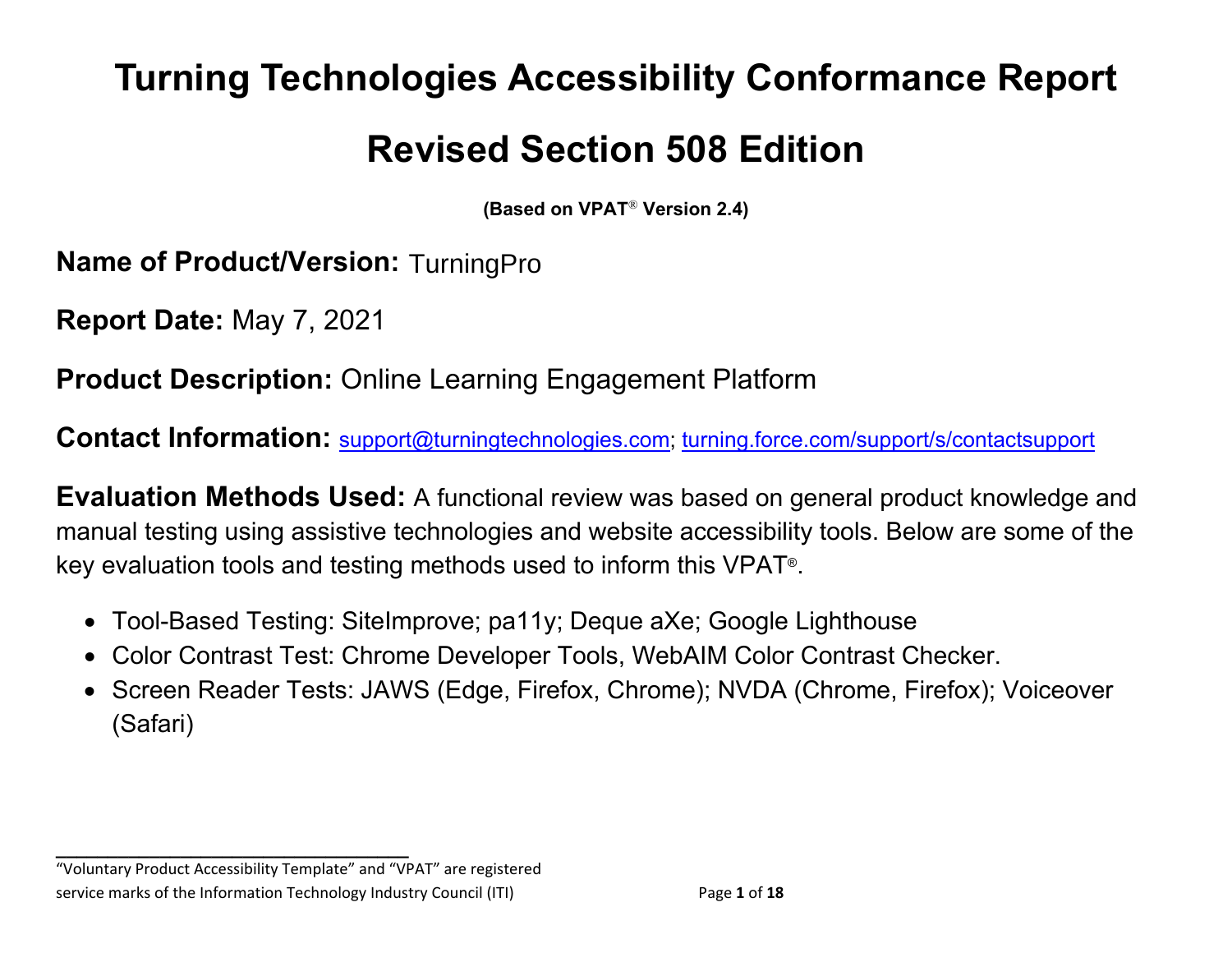## **Applicable Standards/Guidelines**

This report covers the degree of conformance for the following accessibility standard/guidelines:

| <b>Standard/Guideline</b>                                                                  | <b>Included In Report</b> |
|--------------------------------------------------------------------------------------------|---------------------------|
| Web Content Accessibility Guidelines 2.0                                                   | Level A (Yes)             |
|                                                                                            | Level AA (Yes)            |
|                                                                                            | Level AAA (No)            |
| Revised Section 508 standards published January 18, 2017 and corrected January 22,<br>2018 | (Yes)                     |

## **Terms**

The terms used in the Conformance Level information are defined as follows:

- **Supports**: The functionality of the product has at least one method that meets the criterion without known defects or meets with equivalent facilitation.
- **Partially Supports**: Some functionality of the product does not meet the criterion.
- **Does Not Support**: The majority of product functionality does not meet the criterion.
- **Not Applicable**: The criterion is not relevant to the product.
- **Not Evaluated**: The product has not been evaluated against the criterion. This can be used only in WCAG 2.0 Level AAA.

## **WCAG 2.0 Report**

Tables 1 and 2 also document conformance with Revised Section 508:

- Chapter 5 501.1 Scope, 504.2 Content Creation or Editing
- Chapter 6 602.3 Electronic Support Documentation

Note: When reporting on conformance with the WCAG 2.0 Success Criteria, they are scoped for full pages, complete processes, and accessibility-supported ways of using technology as documented in the [WCAG 2.0 Conformance Requirements.](https://www.w3.org/TR/WCAG20/#conformance-reqs)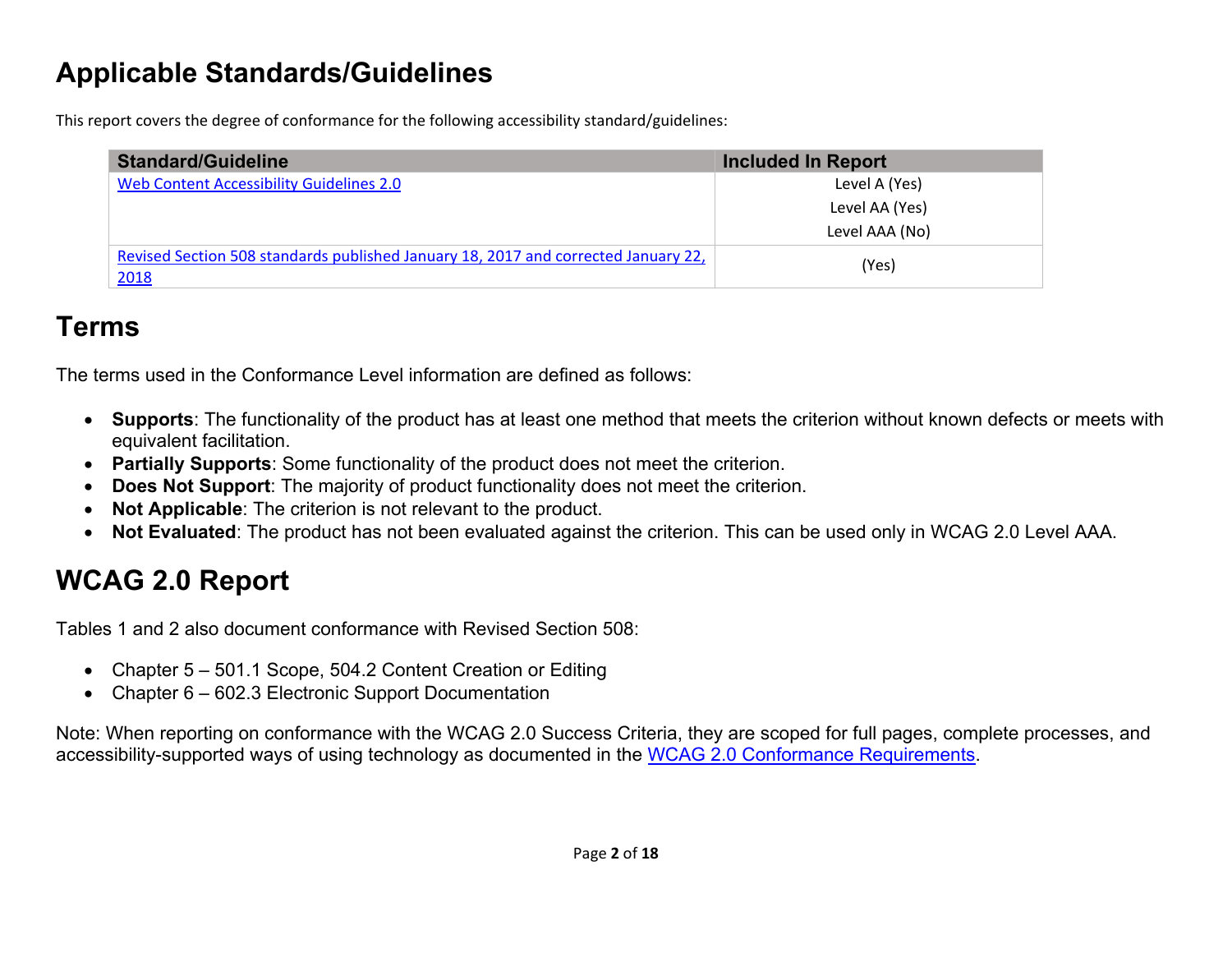### **Table 1: Success Criteria, Level A**

| <b>Criteria</b>                                                                                                                                                                                                                        | <b>Conformance Level</b> | <b>Remarks and Explanations</b>                                                                                                                                                                                                                     |
|----------------------------------------------------------------------------------------------------------------------------------------------------------------------------------------------------------------------------------------|--------------------------|-----------------------------------------------------------------------------------------------------------------------------------------------------------------------------------------------------------------------------------------------------|
| 1.1.1 Non-text Content (Level A)<br>Also applies to:<br><b>Revised Section 508</b><br>501 (Web)(Software)<br>$\bullet$<br>504.2 (Authoring Tool)<br>$\bullet$<br>602.3 (Support Docs)<br>$\bullet$                                     | Supports                 | Text alternatives are provided for non-text<br>content that is used as part of the LMS such as<br>images and icons.<br>Users can add alternative text to their<br>uploaded course images.                                                           |
| 1.2.1 Audio-only and Video-only (Prerecorded) (Level A)<br>Also applies to:<br><b>Revised Section 508</b><br>501 (Web)(Software)<br>$\bullet$<br>504.2 (Authoring Tool)<br>$\bullet$<br>602.3 (Support Docs)<br>$\bullet$              | Supports                 | Time-based media are not a part of the LMS.<br>$\bullet$<br>Users control the content they produce.<br>$\bullet$                                                                                                                                    |
| 1.2.2 Captions (Prerecorded) (Level A)<br>Also applies to:<br><b>Revised Section 508</b><br>501 (Web)(Software)<br>$\bullet$<br>504.2 (Authoring Tool)<br>$\bullet$<br>602.3 (Support Docs)<br>$\bullet$                               | Supports                 | Time-based media are not a part of the LMS.<br>$\bullet$<br>Users control the content they produce.<br>$\bullet$<br>Users can embed a video link that supports<br>$\bullet$<br>closed caption (e.g., YouTube).                                      |
| 1.2.3 Audio Description or Media Alternative (Prerecorded) (Level A)<br>Also applies to:<br><b>Revised Section 508</b><br>501 (Web)(Software)<br>$\bullet$<br>504.2 (Authoring Tool)<br>$\bullet$<br>602.3 (Support Docs)<br>$\bullet$ | Supports                 | Time-based media are not a part of the LMS.<br>Users control the content they produce.                                                                                                                                                              |
| 1.3.1 Info and Relationships (Level A)<br>Also applies to:<br><b>Revised Section 508</b><br>501 (Web)(Software)<br>$\bullet$<br>504.2 (Authoring Tool)<br>$\bullet$                                                                    | Does Not Support         | Most content conveyed visually through presentation<br>can be programmatically determined by assistive<br>technologies or are available in text.<br>Input fields, text fields and drop-down menus<br>(select boxes or role="listbox") should always |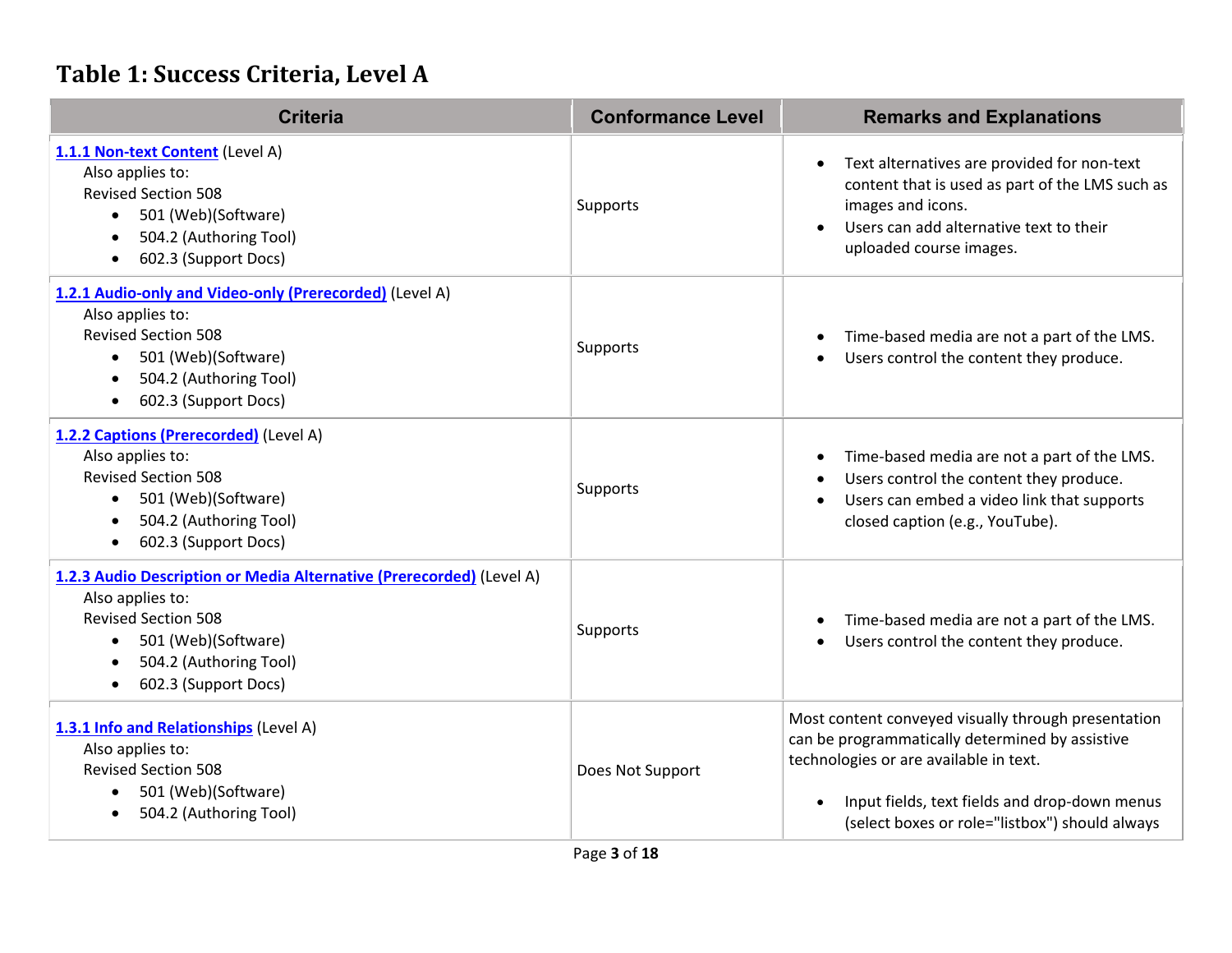| <b>Criteria</b>                                                                                                                                                                   | <b>Conformance Level</b>  | <b>Remarks and Explanations</b>                                                                                                                                                                                                                                                                                                                                                                               |
|-----------------------------------------------------------------------------------------------------------------------------------------------------------------------------------|---------------------------|---------------------------------------------------------------------------------------------------------------------------------------------------------------------------------------------------------------------------------------------------------------------------------------------------------------------------------------------------------------------------------------------------------------|
| 602.3 (Support Docs)<br>$\bullet$                                                                                                                                                 |                           | have a description that is explicitly associated<br>with the field to make sure that users of<br>assistive technologies will also know what the<br>field is for.<br>No headings some pages<br>$\bullet$                                                                                                                                                                                                       |
| 1.3.2 Meaningful Sequence (Level A)<br>Also applies to:<br><b>Revised Section 508</b><br>501 (Web)(Software)<br>504.2 (Authoring Tool)<br>602.3 (Support Docs)<br>$\bullet$       | Supports                  | The reading and navigation order are logical and<br>intuitive (moves left to right and top to bottom of the<br>page).                                                                                                                                                                                                                                                                                         |
| 1.3.3 Sensory Characteristics (Level A)<br>Also applies to:<br><b>Revised Section 508</b><br>501 (Web)(Software)<br>504.2 (Authoring Tool)<br>602.3 (Support Docs)                | <b>Partially Supports</b> | Any concepts suggested through shape, size, visual<br>location, orientation, or sound is also communicated<br>through language. Textual equivalents may be visible<br>or hidden (alternative text, title attribute, ARIA alerts,<br>$etc.$ ).<br>Exception:<br>The Hotspot question option is not accessible,<br>due to requiring precise visual location on an<br>image.<br>Users control their own content. |
| 1.4.1 Use of Color (Level A)<br>Also applies to:<br><b>Revised Section 508</b><br>501 (Web)(Software)<br>$\bullet$<br>504.2 (Authoring Tool)<br>602.3 (Support Docs)<br>$\bullet$ | Supports                  | Color is not used as the only visual means of<br>$\bullet$<br>conveying information.                                                                                                                                                                                                                                                                                                                          |
| 1.4.2 Audio Control (Level A)<br>Also applies to:<br><b>Revised Section 508</b>                                                                                                   | Supports                  | Standard audio controls are available for video<br>and audio content.<br>Users control their own content.                                                                                                                                                                                                                                                                                                     |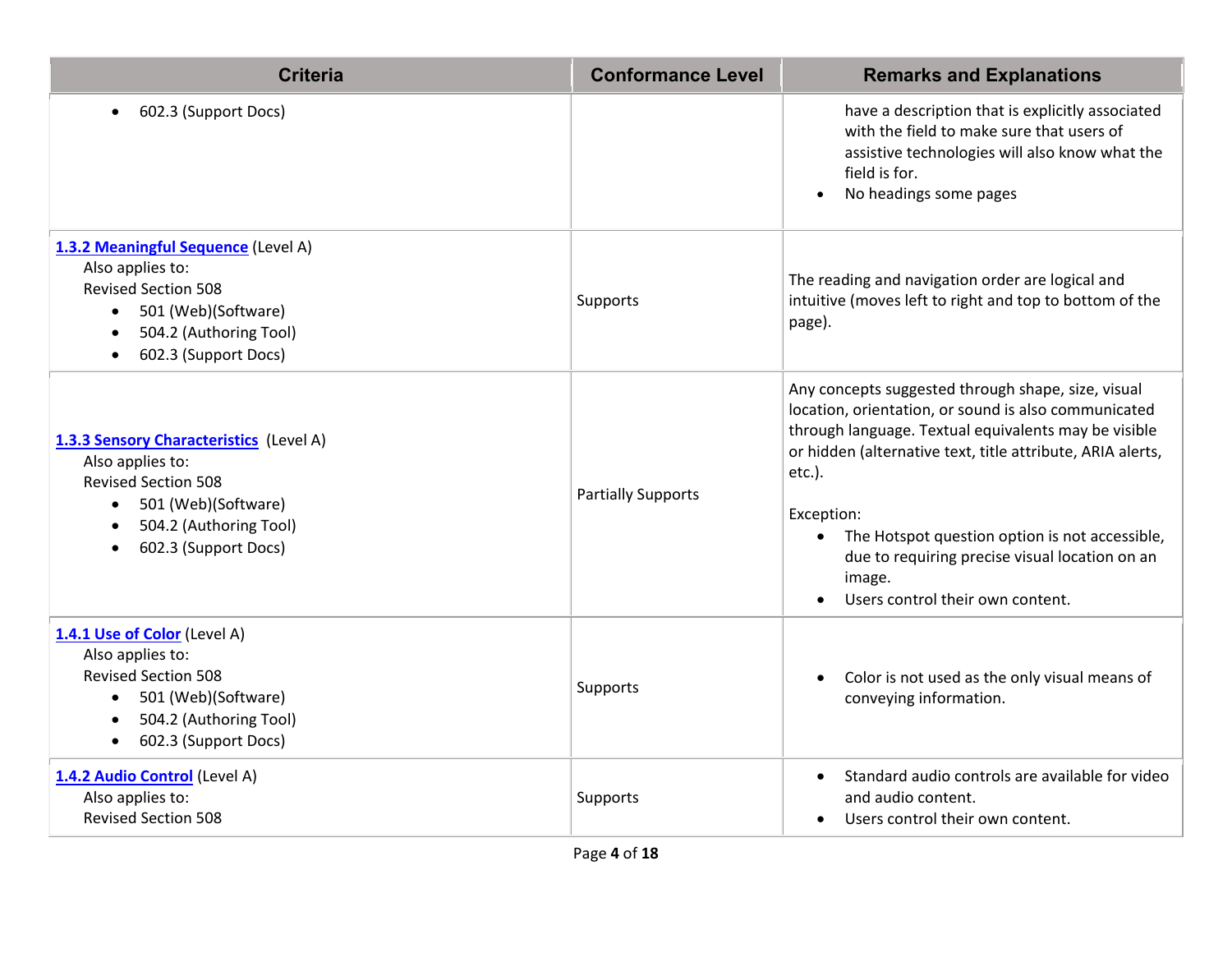| <b>Criteria</b>                                                                                                                                                                                    | <b>Conformance Level</b>  | <b>Remarks and Explanations</b>                                                                                                                                                                                                                                                                                                                                                                                                                                                 |  |
|----------------------------------------------------------------------------------------------------------------------------------------------------------------------------------------------------|---------------------------|---------------------------------------------------------------------------------------------------------------------------------------------------------------------------------------------------------------------------------------------------------------------------------------------------------------------------------------------------------------------------------------------------------------------------------------------------------------------------------|--|
| 501 (Web)(Software)<br>$\bullet$<br>504.2 (Authoring Tool)<br>602.3 (Support Docs)                                                                                                                 |                           |                                                                                                                                                                                                                                                                                                                                                                                                                                                                                 |  |
| 2.1.1 Keyboard (Level A)<br>Also applies to:<br><b>Revised Section 508</b><br>501 (Web)(Software)<br>$\bullet$<br>504.2 (Authoring Tool)<br>$\bullet$<br>602.3 (Support Docs)                      | <b>Partially Supports</b> | Forms are accessible by keyboard and assistive<br>technologies. Forms could use a combination<br>of fields, buttons, inline help, and links.<br>Some menu lists require navigation using the<br>$\bullet$<br>tab key rather than the arrow keys - the more<br>commonly expected keyboard behavior.<br>The Hotspot question option is not keyboard<br>$\bullet$<br>accessible due to the visual requirement of the<br>activity.<br>Users control their own content.<br>$\bullet$ |  |
| 2.1.2 No Keyboard Trap (Level A)<br>Also applies to:<br><b>Revised Section 508</b><br>501 (Web)(Software)<br>$\bullet$<br>504.2 (Authoring Tool)<br>$\bullet$<br>602.3 (Support Docs)<br>$\bullet$ | Supports                  | No keyboard traps.                                                                                                                                                                                                                                                                                                                                                                                                                                                              |  |
| 2.2.1 Timing Adjustable (Level A)<br>Also applies to:<br><b>Revised Section 508</b><br>501 (Web)(Software)<br>$\bullet$<br>504.2 (Authoring Tool)<br>602.3 (Support Docs)<br>$\bullet$             | Supports                  | Instructor roles control the time of sessions in real-<br>time.                                                                                                                                                                                                                                                                                                                                                                                                                 |  |
| 2.2.2 Pause, Stop, Hide (Level A)<br>Also applies to:<br><b>Revised Section 508</b><br>501 (Web)(Software)<br>504.2 (Authoring Tool)<br>$\bullet$<br>602.3 (Support Docs)                          | Supports                  | Instructor roles control the time of sessions in real-<br>time.                                                                                                                                                                                                                                                                                                                                                                                                                 |  |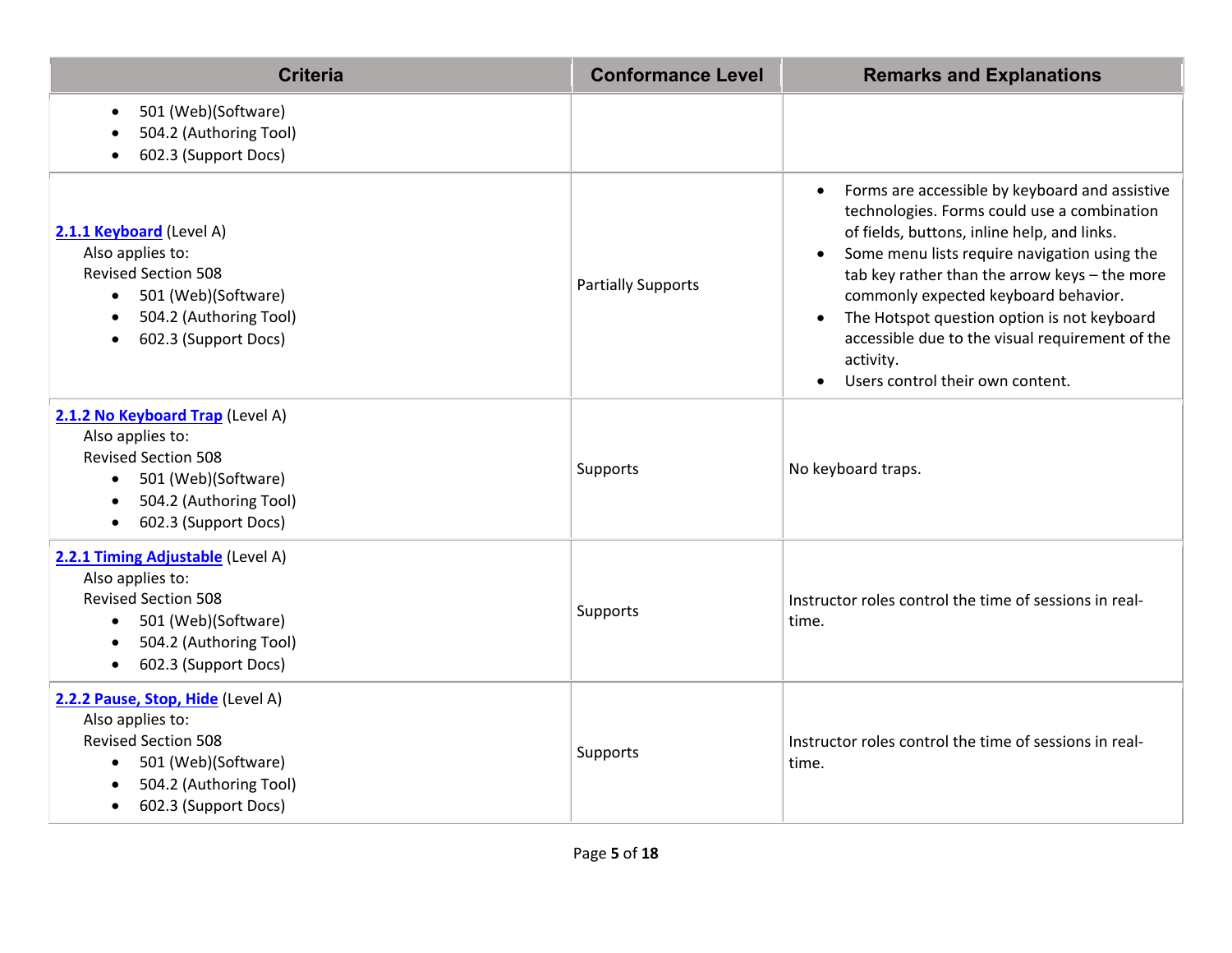| <b>Criteria</b>                                                                                                                                                                                                                             | <b>Conformance Level</b> | <b>Remarks and Explanations</b>                                                                                                                                                                                          |
|---------------------------------------------------------------------------------------------------------------------------------------------------------------------------------------------------------------------------------------------|--------------------------|--------------------------------------------------------------------------------------------------------------------------------------------------------------------------------------------------------------------------|
| 2.3.1 Three Flashes or Below Threshold (Level A)<br>Also applies to:<br><b>Revised Section 508</b><br>501 (Web)(Software)<br>$\bullet$<br>504.2 (Authoring Tool)<br>602.3 (Support Docs)<br>$\bullet$                                       | Supports                 | The product does not contain any flashing<br>$\bullet$<br>contents that would violate this criterion.<br>Users control their own content.<br>$\bullet$                                                                   |
| 2.4.1 Bypass Blocks (Level A)<br>Also applies to:<br><b>Revised Section 508</b><br>501 (Web)(Software) – Does not apply to non-web software<br>504.2 (Authoring Tool)<br>$\bullet$<br>602.3 (Support Docs) – Does not apply to non-web docs | Does Not Support         | The product currently lacks Skip to main<br>$\bullet$<br>content links, headings and ARIA landmarks to<br>help users avoid repetitive and non-essential<br>content.<br>Users control their own content.                  |
| 2.4.2 Page Titled (Level A)<br>Also applies to:<br><b>Revised Section 508</b><br>501 (Web)(Software)<br>$\bullet$<br>504.2 (Authoring Tool)<br>602.3 (Support Docs)<br>$\bullet$                                                            | Supports                 | Web pages have titles or headings that<br>describe the topic or purpose.<br>Users control their own content.<br>$\bullet$<br>Exception:<br>iFrames for embedded videos may not have<br>$\bullet$<br>the title attribute. |
| 2.4.3 Focus Order (Level A)<br>Also applies to:<br><b>Revised Section 508</b><br>501 (Web)(Software)<br>$\bullet$<br>504.2 (Authoring Tool)<br>$\bullet$<br>602.3 (Support Docs)                                                            | Supports                 | Each page has a logical tab order.<br>Users control their own content.                                                                                                                                                   |
| 2.4.4 Link Purpose (In Context) (Level A)<br>Also applies to:<br><b>Revised Section 508</b><br>501 (Web)(Software)<br>$\bullet$<br>504.2 (Authoring Tool)<br>602.3 (Support Docs)<br>$\bullet$                                              | Supports                 | Links are unique and contextual.<br>$\bullet$<br>Users can add a title description to their<br>$\bullet$<br>content link text.                                                                                           |
| 3.1.1 Language of Page (Level A)                                                                                                                                                                                                            | Supports                 | Pages have a specified language embedded (English by                                                                                                                                                                     |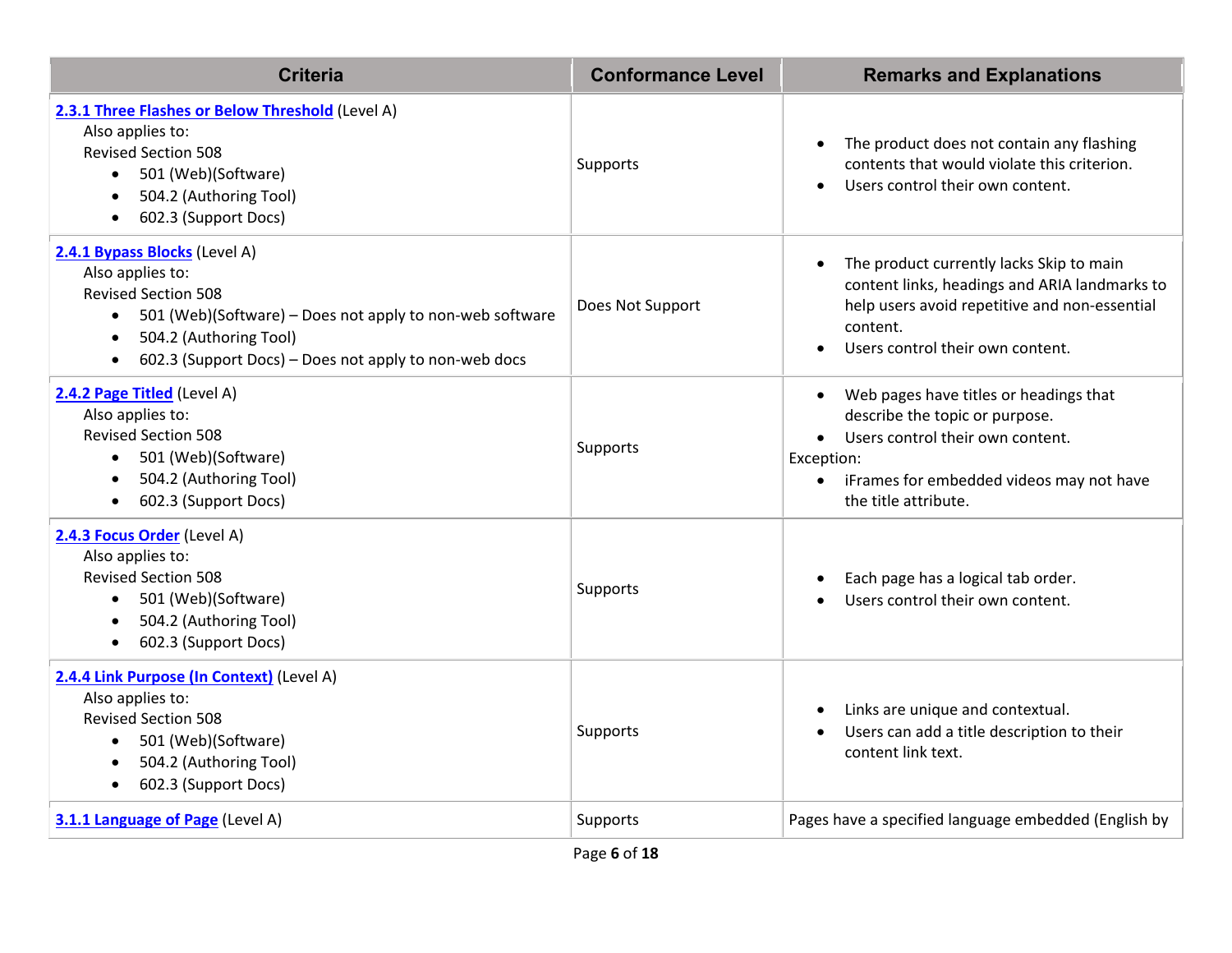| <b>Criteria</b>                                                                                                                                                                                          | <b>Conformance Level</b>  | <b>Remarks and Explanations</b>                                                                                                                                                                                                                                                                        |
|----------------------------------------------------------------------------------------------------------------------------------------------------------------------------------------------------------|---------------------------|--------------------------------------------------------------------------------------------------------------------------------------------------------------------------------------------------------------------------------------------------------------------------------------------------------|
| Also applies to:<br><b>Revised Section 508</b><br>501 (Web)(Software)<br>$\bullet$<br>504.2 (Authoring Tool)<br>$\bullet$<br>602.3 (Support Docs)<br>$\bullet$                                           |                           | default).                                                                                                                                                                                                                                                                                              |
| 3.2.1 On Focus (Level A)<br>Also applies to:<br><b>Revised Section 508</b><br>501 (Web)(Software)<br>$\bullet$<br>504.2 (Authoring Tool)<br>$\bullet$<br>602.3 (Support Docs)<br>$\bullet$               | Supports                  | When any user interface component receives focus, it<br>does not initiate a change of context.                                                                                                                                                                                                         |
| 3.2.2 On Input (Level A)<br>Also applies to:<br><b>Revised Section 508</b><br>501 (Web)(Software)<br>$\bullet$<br>504.2 (Authoring Tool)<br>$\bullet$<br>602.3 (Support Docs)<br>$\bullet$               | Supports                  | Submission buttons are used to initiate a change of<br>context, or description is provided to the user before<br>action is taken.                                                                                                                                                                      |
| 3.3.1 Error Identification (Level A)<br>Also applies to:<br><b>Revised Section 508</b><br>501 (Web)(Software)<br>$\bullet$<br>504.2 (Authoring Tool)<br>$\bullet$<br>602.3 (Support Docs)<br>$\bullet$   | <b>Partially Supports</b> | Error messages are communicated using a combination<br>of ARIA alerts, ARIA landmarks, headings and links.<br>Where possible, error messages describe each error<br>and link to the appropriate field for resolving the error.                                                                         |
| 3.3.2 Labels or Instructions (Level A)<br>Also applies to:<br><b>Revised Section 508</b><br>501 (Web)(Software)<br>$\bullet$<br>504.2 (Authoring Tool)<br>$\bullet$<br>602.3 (Support Docs)<br>$\bullet$ | Does Not Support          | Input fields, text fields, select drop-down<br>$\bullet$<br>menus and some buttons are missing a<br>description or label that is explicitly associated<br>with the field.<br>The WAI-ARIA 'aria-describedby' attribute has<br>a reference to an ID that does not exist or an ID<br>that is not unique. |
| 4.1.1 Parsing (Level A)                                                                                                                                                                                  | Supports                  | Web pages are written to HTML5                                                                                                                                                                                                                                                                         |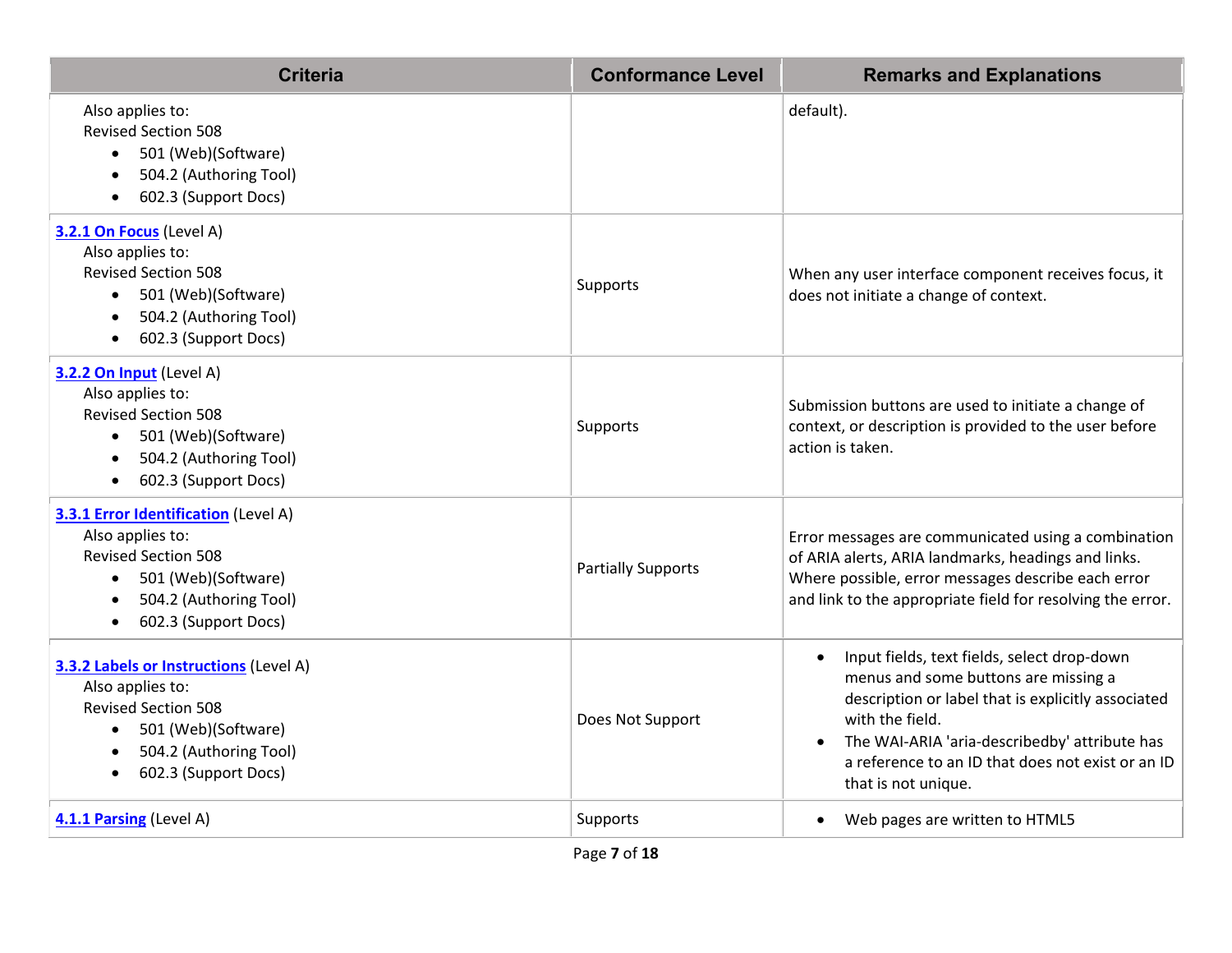| <b>Criteria</b>                                                                                                                                                           | <b>Conformance Level</b> | <b>Remarks and Explanations</b>                                                                                                                                                                |
|---------------------------------------------------------------------------------------------------------------------------------------------------------------------------|--------------------------|------------------------------------------------------------------------------------------------------------------------------------------------------------------------------------------------|
| Also applies to:<br><b>Revised Section 508</b><br>501 (Web)(Software)<br>$\bullet$<br>504.2 (Authoring Tool)<br>$\bullet$<br>602.3 (Support Docs)<br>$\bullet$            |                          | specifications.<br>Users control their own content.                                                                                                                                            |
| 4.1.2 Name, Role, Value (Level A)<br>Also applies to:<br><b>Revised Section 508</b><br>501 (Web)(Software)<br>$\bullet$<br>504.2 (Authoring Tool)<br>602.3 (Support Docs) | Does Not Support         | Tables for instructor roles are not semantically<br>marked up as a table element. Thus, users of<br>assistive technology will not be able to<br>correctly or easily interpret the information. |

### **Table 2: Success Criteria, Level AA**

| <b>Criteria</b>                                                                                                                                                                                                    | <b>Conformance Level</b> | <b>Remarks and Explanations</b>                                                             |
|--------------------------------------------------------------------------------------------------------------------------------------------------------------------------------------------------------------------|--------------------------|---------------------------------------------------------------------------------------------|
| 1.2.4 Captions (Live) (Level AA)<br>Also applies to:<br><b>Revised Section 508</b><br>501 (Web)(Software)<br>$\bullet$<br>504.2 (Authoring Tool)<br>$\bullet$<br>602.3 (Support Docs)<br>$\bullet$                 | Supports                 | Time-based media are not part of the LMS by<br>default.<br>Users control their own content. |
| 1.2.5 Audio Description (Prerecorded) (Level AA)<br>Also applies to:<br><b>Revised Section 508</b><br>501 (Web)(Software)<br>$\bullet$<br>504.2 (Authoring Tool)<br>$\bullet$<br>602.3 (Support Docs)<br>$\bullet$ | Supports                 | Not applicable.                                                                             |
| 1.4.3 Contrast (Minimum) (Level AA)<br>Also applies to:<br><b>Revised Section 508</b>                                                                                                                              | Does Not Support         | Some text or buttons do not have sufficient<br>color contrast.                              |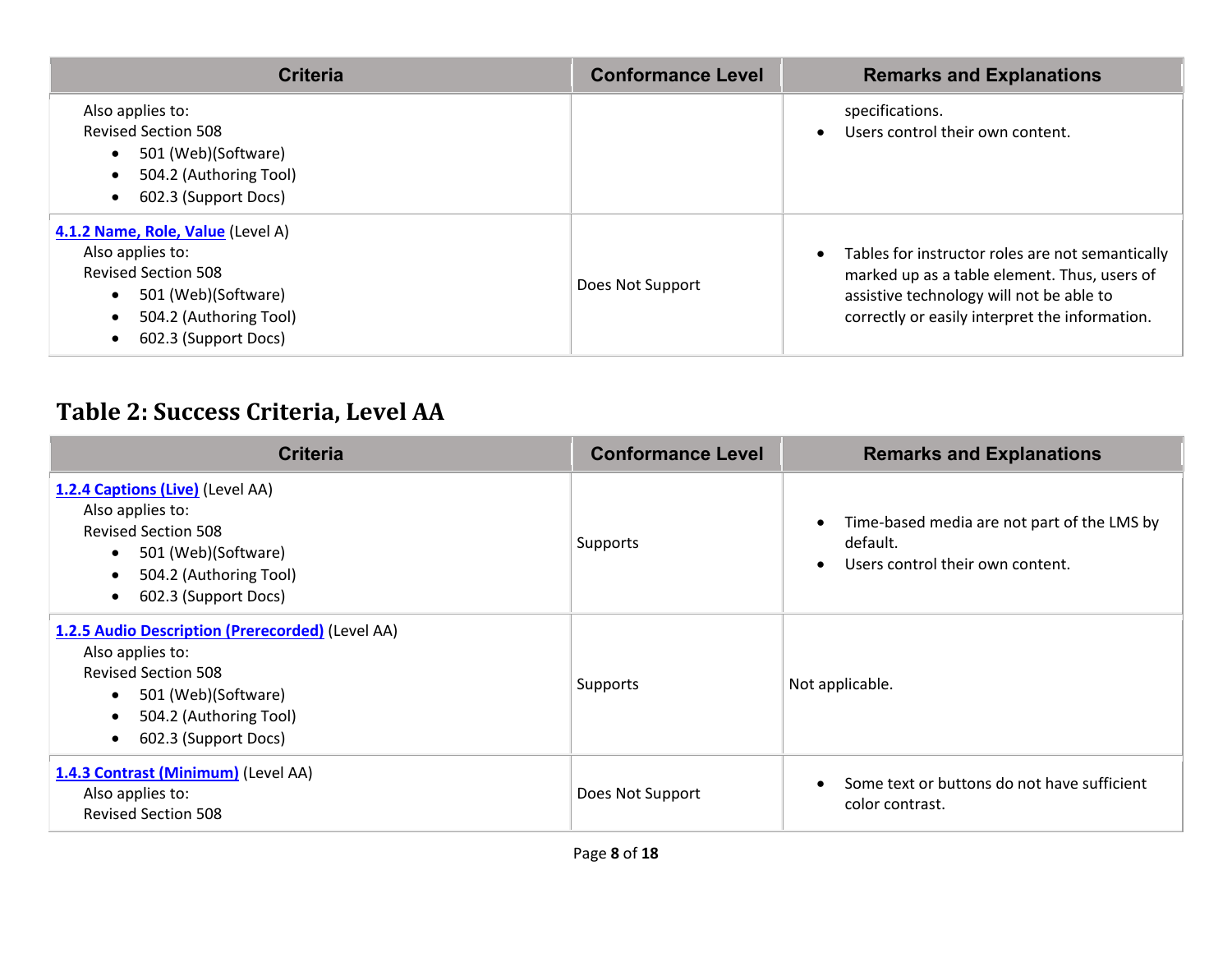| <b>Criteria</b>                                                                                                                                                                                                                              | <b>Conformance Level</b> | <b>Remarks and Explanations</b>                                                                                                                   |
|----------------------------------------------------------------------------------------------------------------------------------------------------------------------------------------------------------------------------------------------|--------------------------|---------------------------------------------------------------------------------------------------------------------------------------------------|
| 501 (Web)(Software)<br>$\bullet$<br>504.2 (Authoring Tool)<br>602.3 (Support Docs)                                                                                                                                                           |                          |                                                                                                                                                   |
| 1.4.4 Resize text (Level AA)<br>Also applies to:<br><b>Revised Section 508</b><br>501 (Web)(Software)<br>504.2 (Authoring Tool)<br>602.3 (Support Docs)                                                                                      | Supports                 | Text and icons can be resized up to 200%<br>without loss of content or functionality.<br>Users control their own content.                         |
| 1.4.5 Images of Text (Level AA)<br>Also applies to:<br><b>Revised Section 508</b><br>501 (Web)(Software)<br>504.2 (Authoring Tool)<br>602.3 (Support Docs)<br>$\bullet$                                                                      | Supports                 | Images of text are not used by default.<br>Users control their own content.                                                                       |
| 2.4.5 Multiple Ways (Level AA)<br>Also applies to:<br><b>Revised Section 508</b><br>501 (Web)(Software) - Does not apply to non-web software<br>504.2 (Authoring Tool)<br>$\bullet$<br>602.3 (Support Docs) - Does not apply to non-web docs | Supports                 | Pages have consistent navigation areas.<br>The search and find features built into assistive<br>technologies.<br>Users control their own content. |
| 2.4.6 Headings and Labels (Level AA)<br>Also applies to:<br><b>Revised Section 508</b><br>501 (Web)(Software)<br>$\bullet$<br>504.2 (Authoring Tool)<br>602.3 (Support Docs)                                                                 | Does Not Support         | Some pages do not have a descriptive semantic<br>$\bullet$<br>heading.<br>Users control their own content.                                        |
| 2.4.7 Focus Visible (Level AA)<br>Also applies to:<br><b>Revised Section 508</b><br>• 501 (Web)(Software)                                                                                                                                    | Does Not Support         | No visible focus indicator is present for<br>$\bullet$<br>keyboard and screen reader navigation.                                                  |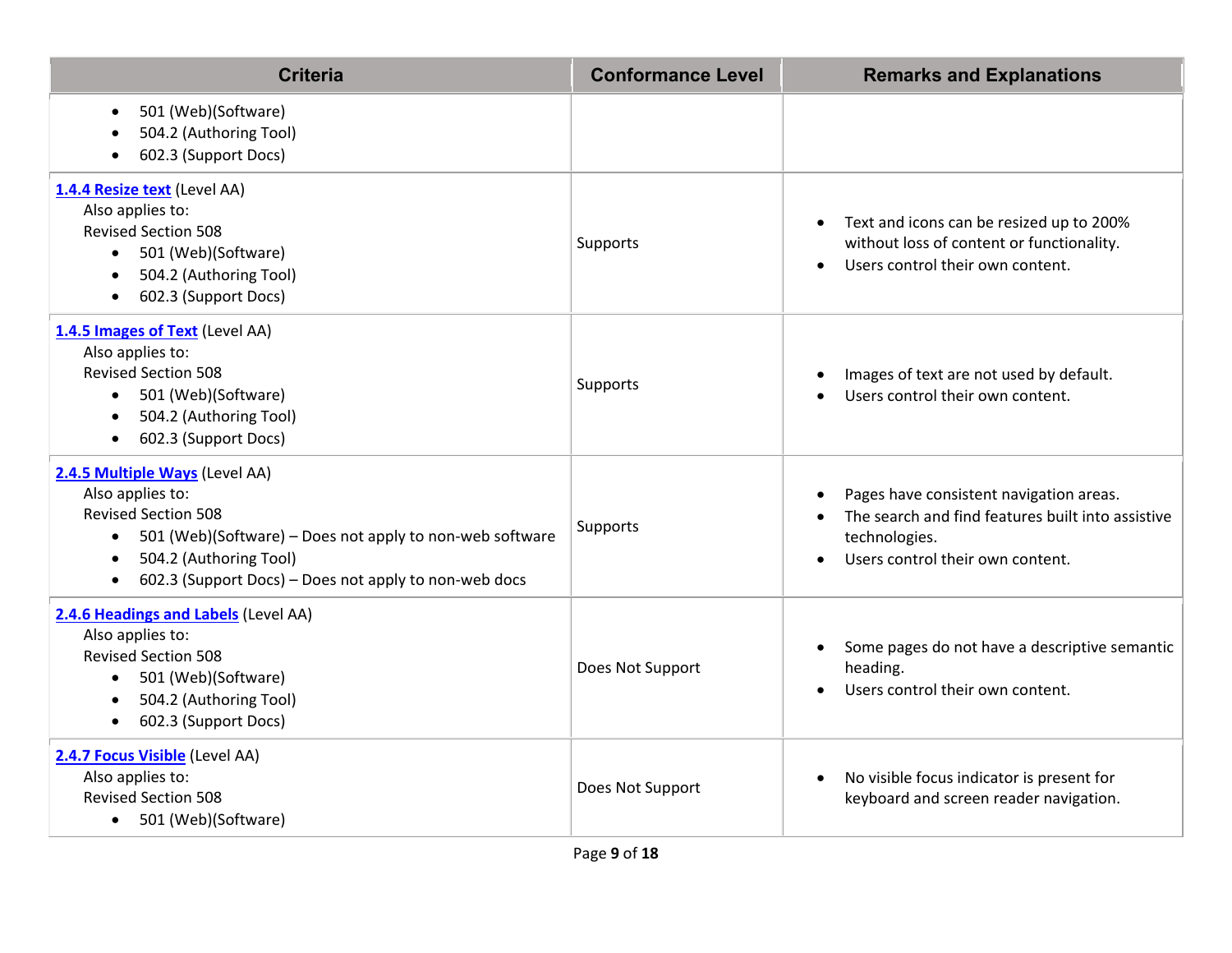| <b>Criteria</b>                                                                                                                                                                                                                                                                           | <b>Conformance Level</b>  | <b>Remarks and Explanations</b>                                                                                                                                                                                                                                                                                                                                                                                                                                                    |
|-------------------------------------------------------------------------------------------------------------------------------------------------------------------------------------------------------------------------------------------------------------------------------------------|---------------------------|------------------------------------------------------------------------------------------------------------------------------------------------------------------------------------------------------------------------------------------------------------------------------------------------------------------------------------------------------------------------------------------------------------------------------------------------------------------------------------|
| 504.2 (Authoring Tool)<br>$\bullet$<br>602.3 (Support Docs)<br>$\bullet$                                                                                                                                                                                                                  |                           |                                                                                                                                                                                                                                                                                                                                                                                                                                                                                    |
| 3.1.2 Language of Parts (Level AA)<br>Also applies to:<br><b>Revised Section 508</b><br>501 (Web)(Software)<br>$\bullet$<br>504.2 (Authoring Tool)<br>602.3 (Support Docs)<br>$\bullet$                                                                                                   | Supports                  | All parts have a specified language embedded<br>(English by default).<br>Users control their own content.                                                                                                                                                                                                                                                                                                                                                                          |
| <b>3.2.3 Consistent Navigation (Level AA)</b><br>Also applies to:<br><b>Revised Section 508</b><br>501 (Web)(Software) - Does not apply to non-web software<br>$\bullet$<br>504.2 (Authoring Tool)<br>$\bullet$<br>602.3 (Support Docs) – Does not apply to non-web docs<br>$\bullet$     | Supports                  | Navigation models are consistent throughout the<br>application.                                                                                                                                                                                                                                                                                                                                                                                                                    |
| <b>3.2.4 Consistent Identification (Level AA)</b><br>Also applies to:<br><b>Revised Section 508</b><br>501 (Web)(Software) - Does not apply to non-web software<br>$\bullet$<br>504.2 (Authoring Tool)<br>$\bullet$<br>602.3 (Support Docs) - Does not apply to non-web docs<br>$\bullet$ | Supports                  | Components with the same functionality are labeled<br>and identified consistently throughout the application.                                                                                                                                                                                                                                                                                                                                                                      |
| <b>3.3.3 Error Suggestion</b> (Level AA)<br>Also applies to:<br><b>Revised Section 508</b><br>• 501 (Web)(Software)<br>504.2 (Authoring Tool)<br>$\bullet$<br>602.3 (Support Docs)                                                                                                        | <b>Partially Supports</b> | Error messages are communicated using a combination<br>of ARIA alerts, ARIA landmarks, headings and links.<br>Where possible, error messages describe each error<br>and link to the appropriate field for resolving the error.<br>Exception:<br>Screen reader users during a session are not<br>notified when the instructor moves to the next<br>slide or question.<br>No accessible notification for screen readers<br>when messages are sent/received during a<br>chat session. |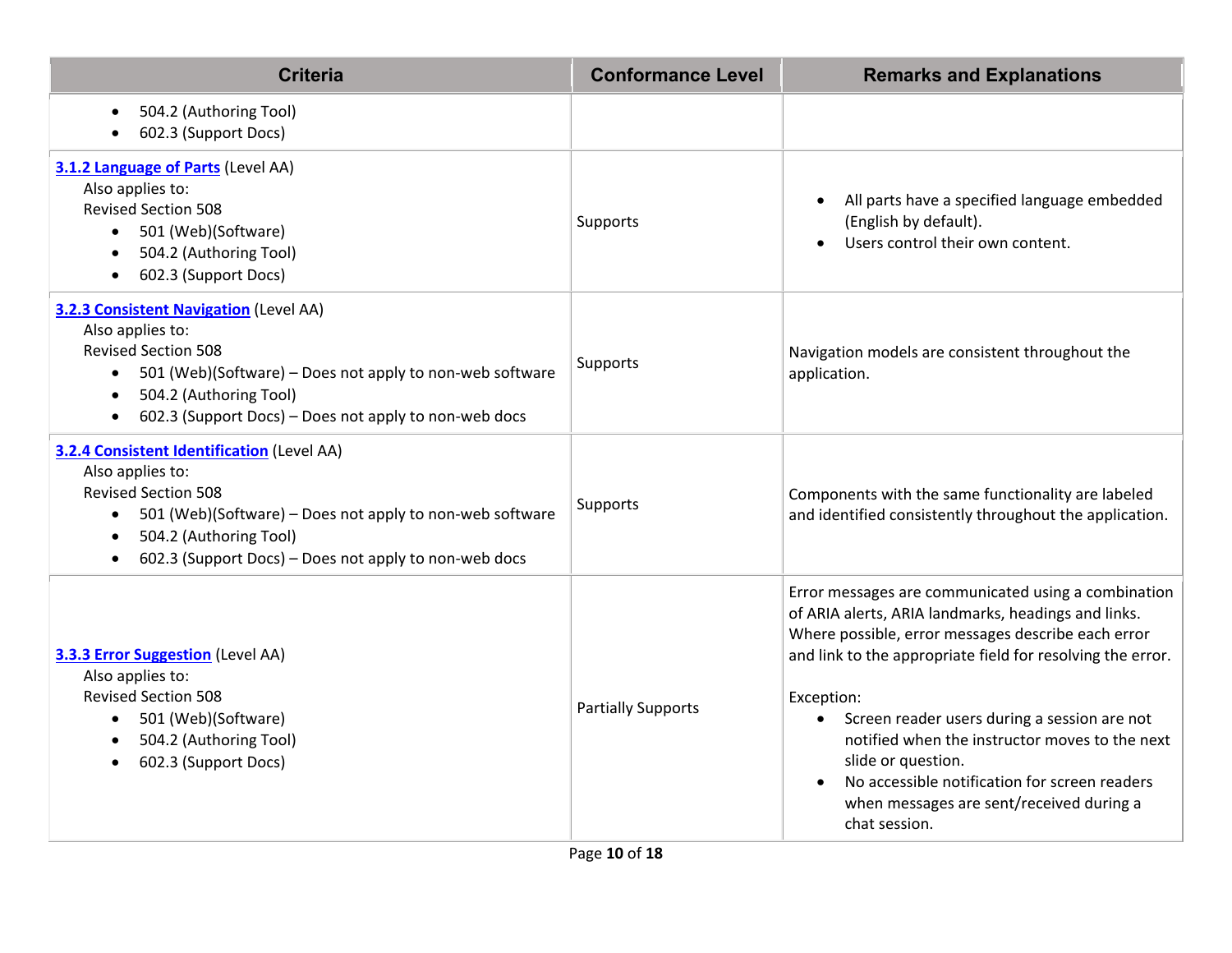| <b>Criteria</b>                                                                                                                                                                                                              | <b>Conformance Level</b> | <b>Remarks and Explanations</b> |
|------------------------------------------------------------------------------------------------------------------------------------------------------------------------------------------------------------------------------|--------------------------|---------------------------------|
| 3.3.4 Error Prevention (Legal, Financial, Data) (Level AA)<br>Also applies to:<br><b>Revised Section 508</b><br>501 (Web)(Software)<br>$\bullet$<br>504.2 (Authoring Tool)<br>$\bullet$<br>602.3 (Support Docs)<br>$\bullet$ | Supports                 | Not applicable.                 |

### **Table 3: Success Criteria, Level AAA**

Notes: Deleted; Not applicable.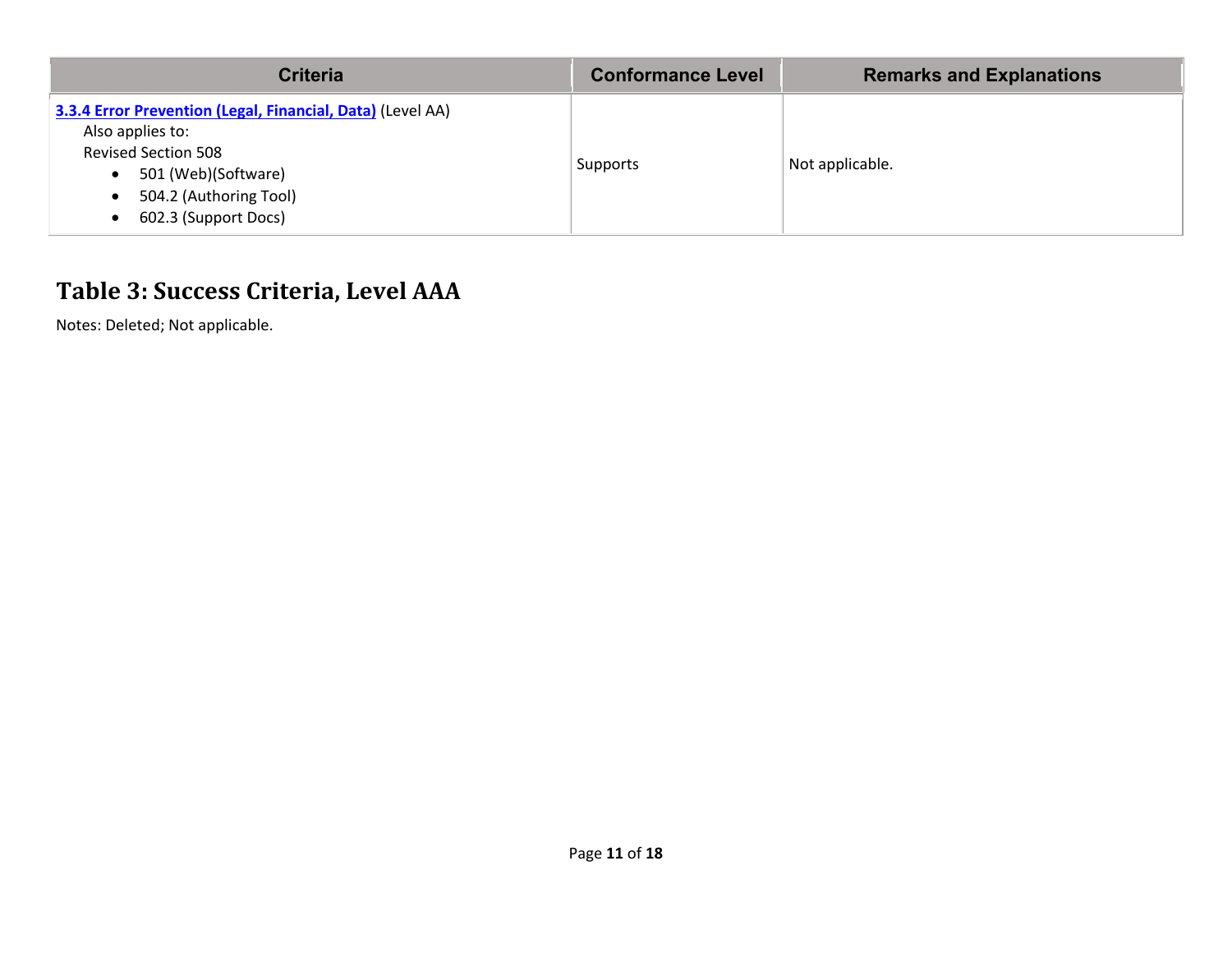## **Revised Section 508 Report**

#### **Chapter 3: [Functional Performance Criteria](https://www.access-board.gov/guidelines-and-standards/communications-and-it/about-the-ict-refresh/final-rule/text-of-the-standards-and-guidelines#302-functional-performance-criteria) (FPC)**

| <b>Criteria</b>                                                | <b>Conformance Level</b>  | <b>Remarks and Explanations</b>                                                                                                                                                                                     |
|----------------------------------------------------------------|---------------------------|---------------------------------------------------------------------------------------------------------------------------------------------------------------------------------------------------------------------|
| 302.1 Without Vision                                           | Partially Supports        | The product uses standard HTML and WAI-<br>ARIA attributes to describe the identity,<br>operation, and state of user interface<br>elements to Assistive Technologies.                                               |
| 302.2 With Limited Vision                                      | <b>Partially Supports</b> | The product supports standard browser<br>magnification and contrast adjustments.                                                                                                                                    |
| 302.3 Without Perception of Color                              | Supports                  | Color is not used as the only visual means<br>of conveying information, indicating an<br>action, prompting a response, or<br>distinguishing a visual element.                                                       |
| 302.4 Without Hearing                                          | Not Applicable            | No auditory alerts are used.                                                                                                                                                                                        |
| 302.5 With Limited Hearing                                     | Not Applicable            | No auditory alerts are used.                                                                                                                                                                                        |
| 302.6 Without Speech                                           | Not Applicable            | Speech input is not required.                                                                                                                                                                                       |
| 302.7 With Limited Manipulation                                | Partially Supports        | The product does not fully support<br>standard input mechanisms such as user-<br>provided keyboards and pointing devices.<br>Usage of the product does not require fine<br>motor controls nor simultaneous actions. |
| 302.8 With Limited Reach and Strength                          | Not Applicable            |                                                                                                                                                                                                                     |
| 302.9 With Limited Language, Cognitive, and Learning Abilities | <b>Partially Supports</b> | Efforts have been made to apply<br>accessibility best practices to alternative<br>software. See the responses in the WCAG<br>2.0 section of this report.                                                            |

#### **Chapter 4: [Hardware](https://www.access-board.gov/guidelines-and-standards/communications-and-it/about-the-ict-refresh/final-rule/text-of-the-standards-and-guidelines#401-general)**

| Criteria                 | <b>Conformance Level</b>            | <b>Remarks and Explanations</b>     |
|--------------------------|-------------------------------------|-------------------------------------|
| 402 Closed Functionality | Heading cell – no response required | Heading cell – no response required |
| 402.1 General            | Heading cell – no response required | Heading cell – no response required |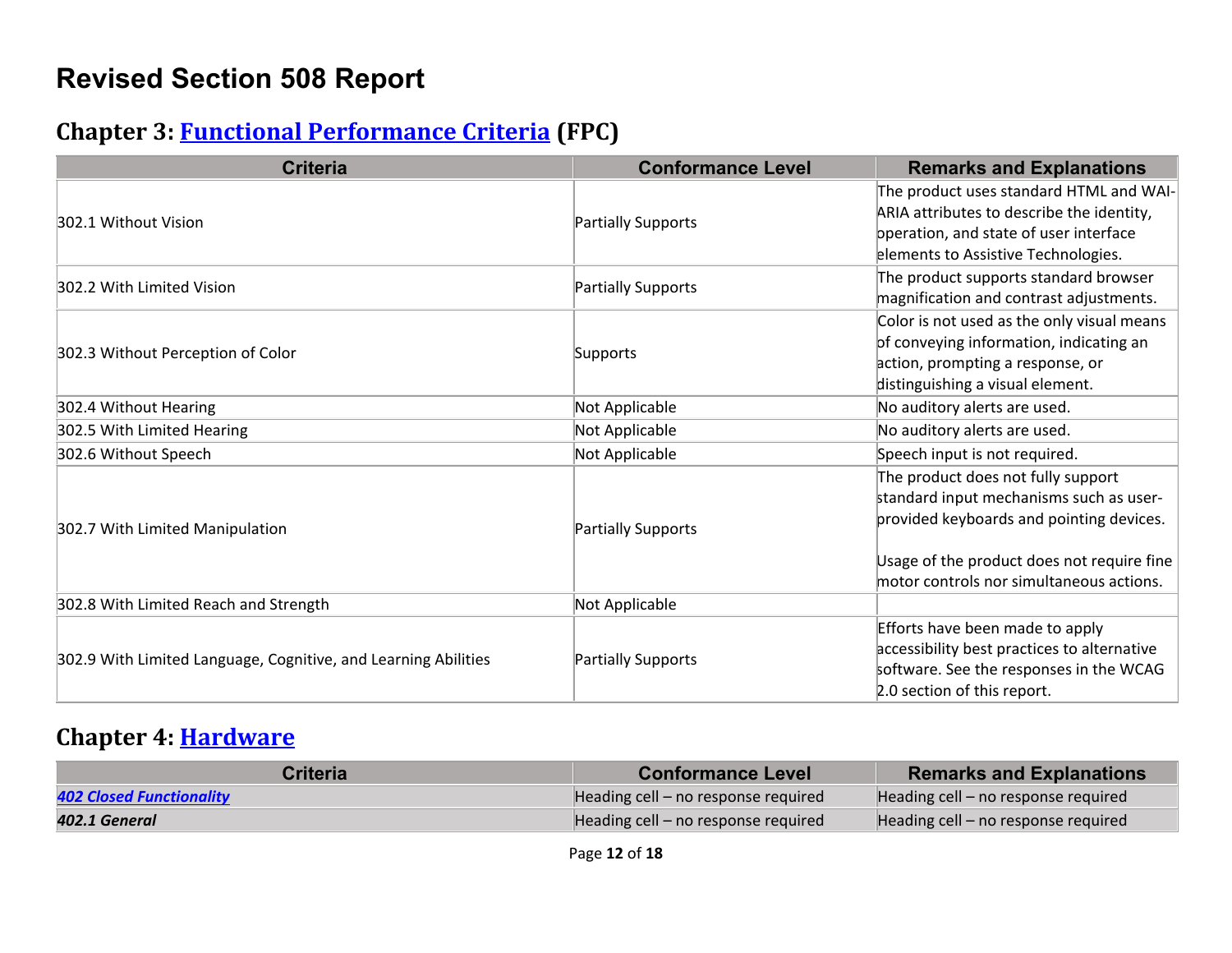| <b>Criteria</b>                                                   | <b>Conformance Level</b>            | <b>Remarks and Explanations</b>     |
|-------------------------------------------------------------------|-------------------------------------|-------------------------------------|
| 402.2 Speech-Output Enabled                                       | Heading cell - no response required | Heading cell - no response required |
| 402.2.1 Information Displayed On-Screen                           | Not Applicable                      |                                     |
| 402.2.2 Transactional Outputs                                     | Not Applicable                      |                                     |
| 402.2.3 Speech Delivery Type and Coordination                     | Not Applicable                      |                                     |
| 402.2.4 User Control                                              | Not Applicable                      |                                     |
| 402.2.5 Braille Instructions                                      | Not Applicable                      |                                     |
| <b>402.3 Volume</b>                                               | Heading cell - no response required | Heading cell - no response required |
| 402.3.1 Private Listening                                         | Not Applicable                      |                                     |
| 402.3.2 Non-private Listening                                     | Not Applicable                      |                                     |
| 402.4 Characters on Display Screens                               | Not Applicable                      |                                     |
| 402.5 Characters on Variable Message Signs                        | Not Applicable                      |                                     |
| <b>403 Biometrics</b>                                             | Heading cell - no response required | Heading cell - no response required |
| 403.1 General                                                     | Not Applicable                      |                                     |
| <b>404 Preservation of Information Provided for Accessibility</b> | Heading cell - no response required | Heading cell - no response required |
| 404.1 General                                                     | Not Applicable                      |                                     |
| <b>405 Privacy</b>                                                | Heading cell - no response required | Heading cell - no response required |
| 405.1 General                                                     | Not Applicable                      |                                     |
| <b>406 Standard Connections</b>                                   | Heading cell - no response required | Heading cell - no response required |
| 406.1 General                                                     | Not Applicable                      |                                     |
| <b>407 Operable Parts</b>                                         | Heading cell - no response required | Heading cell - no response required |
| 407.2 Contrast                                                    | Not Applicable                      |                                     |
| 407.3 Input Controls                                              | Heading cell - no response required | Heading cell - no response required |
| 407.3.1 Tactilely Discernible                                     | Not Applicable                      |                                     |
| 407.3.2 Alphabetic Keys                                           | Not Applicable                      |                                     |
| 407.3.3 Numeric Keys                                              | Not Applicable                      |                                     |
| 407.4 Key Repeat                                                  | Not Applicable                      |                                     |
| 407.5 Timed Response                                              | Not Applicable                      |                                     |
| 407.6 Operation                                                   | Not Applicable                      |                                     |
| 407.7 Tickets, Fare Cards, and Keycards                           | Not Applicable                      |                                     |
| 407.8 Reach Height and Depth                                      | Heading cell - no response required | Heading cell - no response required |
| 407.8.1 Vertical Reference Plane                                  | Not Applicable                      |                                     |
| 407.8.1.1 Vertical Plane for Side Reach                           | Not Applicable                      |                                     |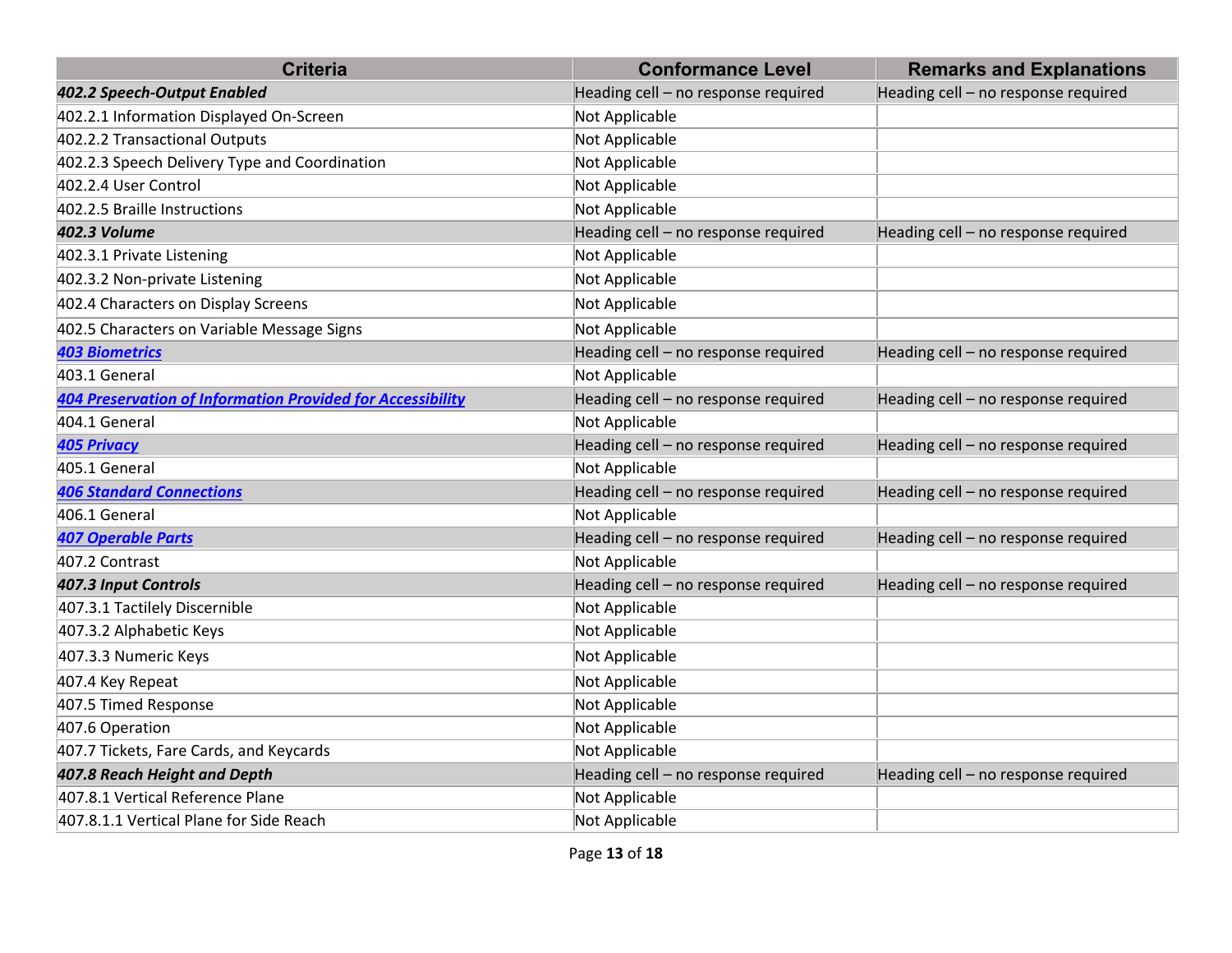| <b>Criteria</b>                                                           | <b>Conformance Level</b>            | <b>Remarks and Explanations</b>     |
|---------------------------------------------------------------------------|-------------------------------------|-------------------------------------|
| 407.8.1.2 Vertical Plane for Forward Reach                                | Not Applicable                      |                                     |
| 407.8.2 Side Reach                                                        | Not Applicable                      |                                     |
| 407.8.2.1 Unobstructed Side Reach                                         | Not Applicable                      |                                     |
| 407.8.2.2 Obstructed Side Reach                                           | Not Applicable                      |                                     |
| 407.8.3 Forward Reach                                                     | Not Applicable                      |                                     |
| 407.8.3.1 Unobstructed Forward Reach                                      | Not Applicable                      |                                     |
| 407.8.3.2 Obstructed Forward Reach                                        | Not Applicable                      |                                     |
| 407.8.3.2.1 Operable Part Height for ICT with Obstructed Forward Reach    | Not Applicable                      |                                     |
| 407.8.3.2.2 Knee and Toe Space under ICT with Obstructed Forward<br>Reach | Not Applicable                      |                                     |
| <b>408 Display Screens</b>                                                | Heading cell - no response required | Heading cell - no response required |
| 408.2 Visibility                                                          | Not Applicable                      |                                     |
| 408.3 Flashing                                                            | Not Applicable                      |                                     |
| <b>409 Status Indicators</b>                                              | Heading cell - no response required | Heading cell - no response required |
| 409.1 General                                                             | Not Applicable                      |                                     |
| <b>410 Color Coding</b>                                                   | Heading cell - no response required | Heading cell - no response required |
| 410.1 General                                                             | Not Applicable                      |                                     |
| <b>411 Audible Signals</b>                                                | Heading cell - no response required | Heading cell - no response required |
| 411.1 General                                                             | Not Applicable                      |                                     |
| <b>412 ICT with Two-Way Voice Communication</b>                           | Heading cell - no response required | Heading cell - no response required |
| 412.2 Volume Gain                                                         | Heading cell - no response required | Heading cell - no response required |
| 412.2.1 Volume Gain for Wireline Telephones                               | Not Applicable                      |                                     |
| 412.2.2 Volume Gain for Non-Wireline ICT                                  | Not Applicable                      |                                     |
| 412.3 Interference Reduction and Magnetic Coupling                        | Heading cell - no response required | Heading cell - no response required |
| 412.3.1 Wireless Handsets                                                 | Not Applicable                      |                                     |
| 412.3.2 Wireline Handsets                                                 | Not Applicable                      |                                     |
| 412.4 Digital Encoding of Speech                                          | Not Applicable                      |                                     |
| 412.5 Real-Time Text Functionality                                        | <b>Reserved for future</b>          | Reserved for future                 |
| 412.6 Caller ID                                                           | Not Applicable                      |                                     |
| 412.7 Video Communication                                                 | Not Applicable                      |                                     |
| 412.8 Legacy TTY Support                                                  | Heading cell - no response required | Heading cell - no response required |
| 412.8.1 TTY Connectability                                                | Not Applicable                      |                                     |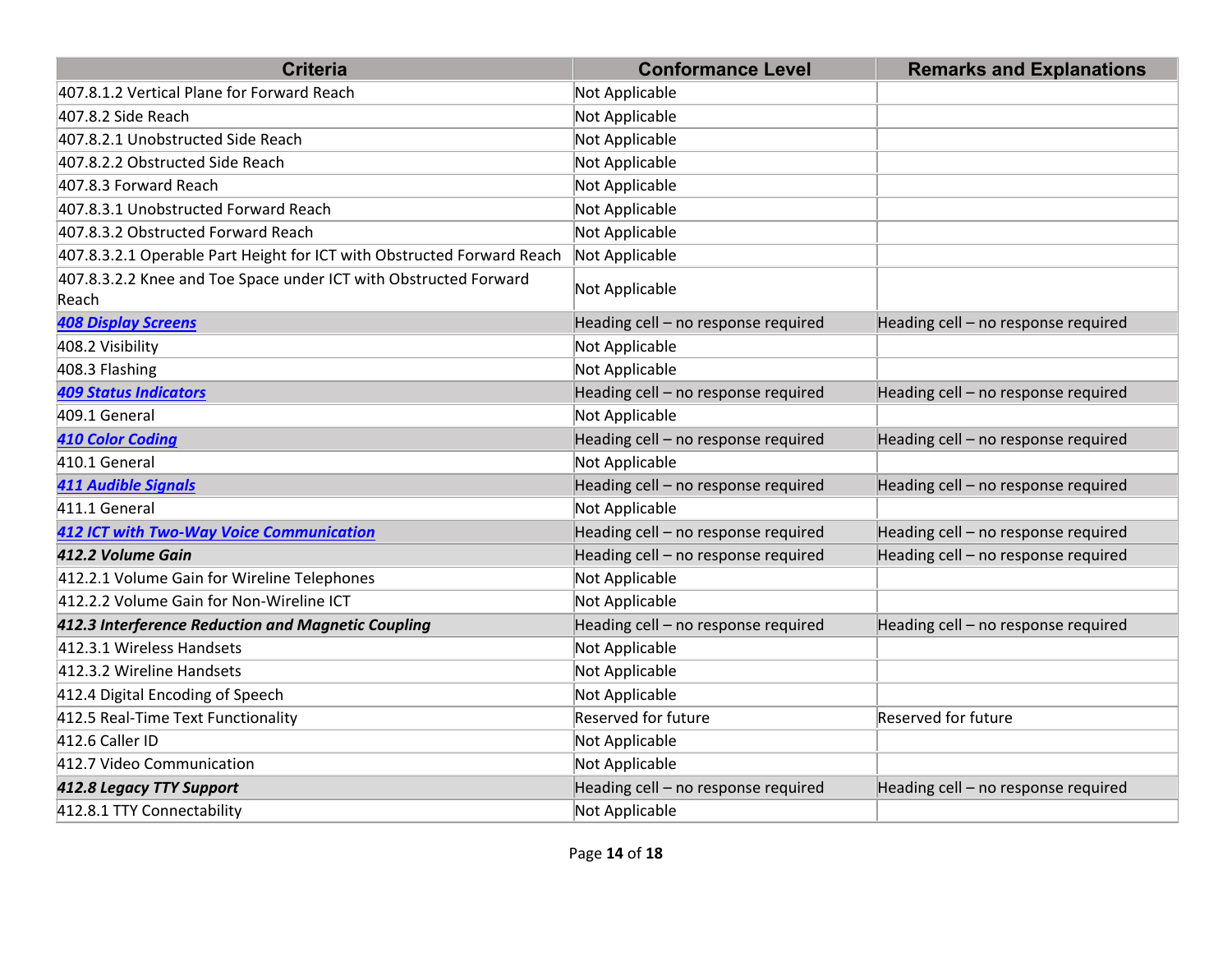| <b>Criteria</b>                                              | <b>Conformance Level</b>            | <b>Remarks and Explanations</b>     |
|--------------------------------------------------------------|-------------------------------------|-------------------------------------|
| 412.8.2 Voice and Hearing Carry Over                         | Not Applicable                      |                                     |
| 412.8.3 Signal Compatibility                                 | Not Applicable                      |                                     |
| 412.8.4 Voice Mail and Other Messaging Systems               | Not Applicable                      |                                     |
| <b>413 Closed Caption Processing Technologies</b>            | Heading cell - no response required | Heading cell - no response required |
| 413.1.1 Decoding and Display of Closed Captions              | Not Applicable                      |                                     |
| 413.1.2 Pass-Through of Closed Caption Data                  | Not Applicable                      |                                     |
| <b>414 Audio Description Processing Technologies</b>         | Heading cell - no response required | Heading cell - no response required |
| 414.1.1 Digital Television Tuners                            | Not Applicable                      |                                     |
| 414.1.2 Other ICT                                            | Not Applicable                      |                                     |
| <b>415 User Controls for Captions and Audio Descriptions</b> | Heading cell - no response required | Heading cell - no response required |
| 415.1.1 Caption Controls                                     | Not Applicable                      |                                     |
| 415.1.2 Audio Description Controls                           | Not Applicable                      |                                     |

## **Chapter 5: [Software](https://www.access-board.gov/guidelines-and-standards/communications-and-it/about-the-ict-refresh/final-rule/text-of-the-standards-and-guidelines#501-general)**

| <b>Criteria</b>                                       | <b>Conformance Level</b>            | <b>Remarks and Explanations</b>                                                                                                                                                                                            |
|-------------------------------------------------------|-------------------------------------|----------------------------------------------------------------------------------------------------------------------------------------------------------------------------------------------------------------------------|
| 501.1 Scope - Incorporation of WCAG 2.0 AA            | See WCAG 2.0 section                | See information in WCAG 2.0 section                                                                                                                                                                                        |
| <b>502 Interoperability with Assistive Technology</b> | Heading cell - no response required | Heading cell - no response required                                                                                                                                                                                        |
| 502.2.1 User Control of Accessibility Features        | Not Applicable                      | The product is not considered platform<br>software as defined by Section 508.                                                                                                                                              |
| 502.2.2 No Disruption of Accessibility Features       | Supports                            | The product is compatible with operating<br>system and browser accessibility features<br>configured by the user.                                                                                                           |
| <b>502.3 Accessibility Services</b>                   | Heading cell - no response required | Heading cell - no response required                                                                                                                                                                                        |
| 502.3.1 Object Information                            | Does Not Support                    | Most content conveyed visually through                                                                                                                                                                                     |
|                                                       |                                     | presentation can be programmatically<br>determined by assistive technologies or<br>are available in text.                                                                                                                  |
| 502.3.2 Modification of Object Information            | Does Not Support                    | Input fields, text fields and drop-down<br>menus (select boxes or role="listbox")<br>should always have a description that is<br>explicitly associated with the field to make<br>sure that users of assistive technologies |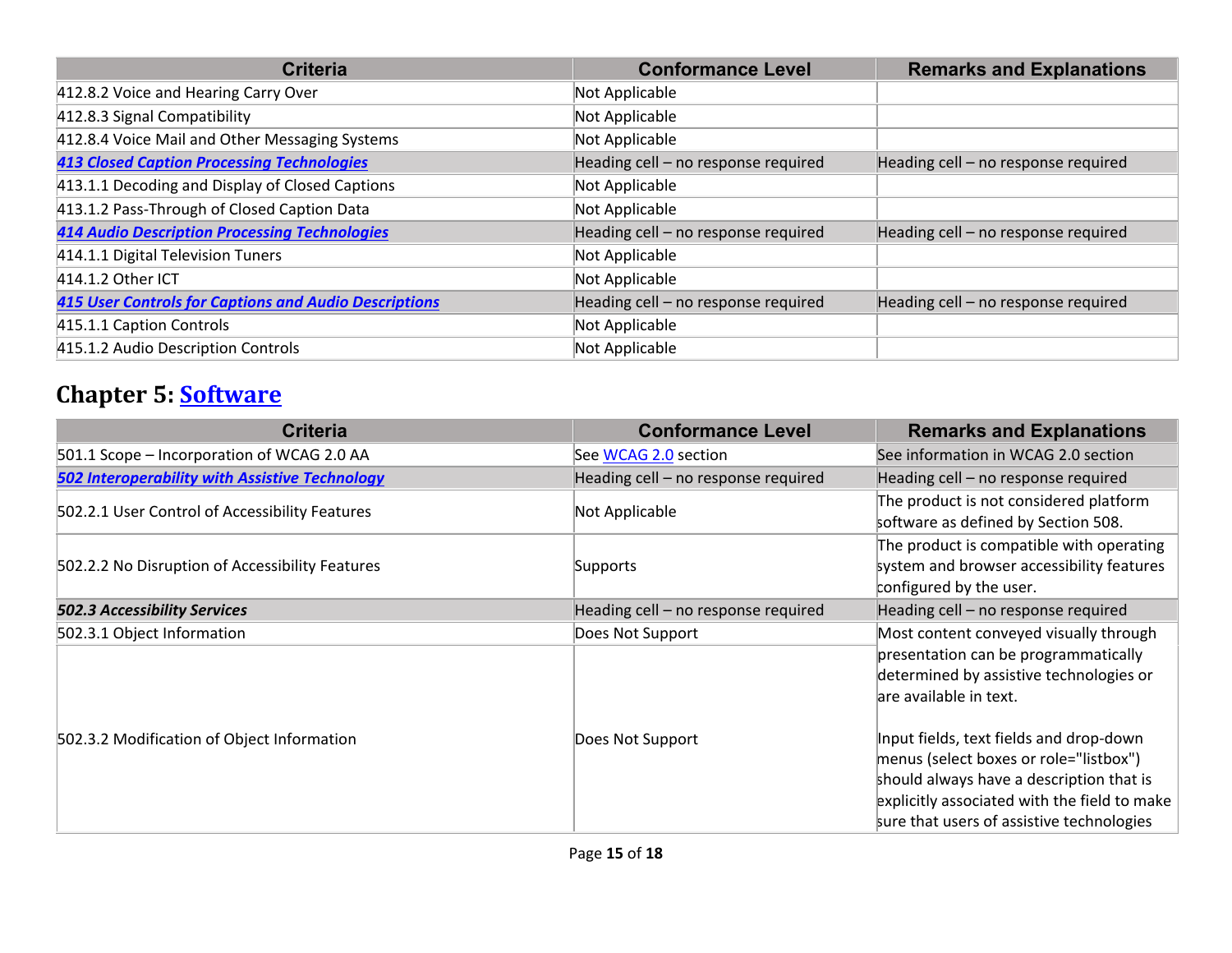| <b>Criteria</b>                                                                        | <b>Conformance Level</b>            | <b>Remarks and Explanations</b>                                                                                    |
|----------------------------------------------------------------------------------------|-------------------------------------|--------------------------------------------------------------------------------------------------------------------|
|                                                                                        |                                     | will also know what the field is for.                                                                              |
| 502.3.3 Row, Column, and Headers                                                       | Not Applicable                      |                                                                                                                    |
| 502.3.4 Values                                                                         | Not Applicable                      |                                                                                                                    |
| 502.3.5 Modification of Values                                                         | Not Applicable                      |                                                                                                                    |
| 502.3.6 Label Relationships                                                            | Not Applicable                      |                                                                                                                    |
| 502.3.7 Hierarchical Relationships                                                     | Not Applicable                      |                                                                                                                    |
| 502.3.8 Text                                                                           | Not Applicable                      |                                                                                                                    |
| 502.3.9 Modification of Text                                                           | Not Applicable                      |                                                                                                                    |
| 502.3.10 List of Actions                                                               | Not Applicable                      |                                                                                                                    |
| 502.3.11 Actions on Objects                                                            | Not Applicable                      |                                                                                                                    |
| 502.3.12 Focus Cursor                                                                  | Not Applicable                      |                                                                                                                    |
| 502.3.13 Modification of Focus Cursor                                                  | Not Applicable                      |                                                                                                                    |
| 502.3.14 Event Notification                                                            | Not Applicable                      |                                                                                                                    |
| 502.4 Platform Accessibility Features                                                  | Not Applicable                      |                                                                                                                    |
| <b>503 Applications</b>                                                                | Heading cell - no response required | Heading cell - no response required                                                                                |
| 503.2 User Preferences                                                                 | Not Applicable                      | Turning Technologies does not provide<br>$\mu$ ser interfaces that function as assistive<br>technology.            |
| 503.3 Alternative User Interfaces                                                      | Not Applicable                      | Turning Technologies does not provide any<br>alternative user interfaces that function as<br>assistive technology. |
| 503.4 User Controls for Captions and Audio Description                                 | Heading cell - no response required | Heading cell - no response required                                                                                |
| 503.4.1 Caption Controls                                                               | Not Applicable                      |                                                                                                                    |
| 503.4.2 Audio Description Controls                                                     | Not Applicable                      |                                                                                                                    |
| <b>504 Authoring Tools</b>                                                             | Heading cell - no response required | Heading cell - no response required                                                                                |
| 504.2 Content Creation or Editing (if not authoring tool, enter "not<br>applicable")   | See WCAG 2.0 section                | See information in WCAG 2.0 section                                                                                |
| 504.2.1 Preservation of Information Provided for Accessibility in Format<br>Conversion | Not Applicable                      |                                                                                                                    |
| 504.2.2 PDF Export                                                                     | Partially Supports                  |                                                                                                                    |
| 504.3 Prompts                                                                          | Not Applicable                      |                                                                                                                    |
| 504.4 Templates                                                                        | Not Applicable                      |                                                                                                                    |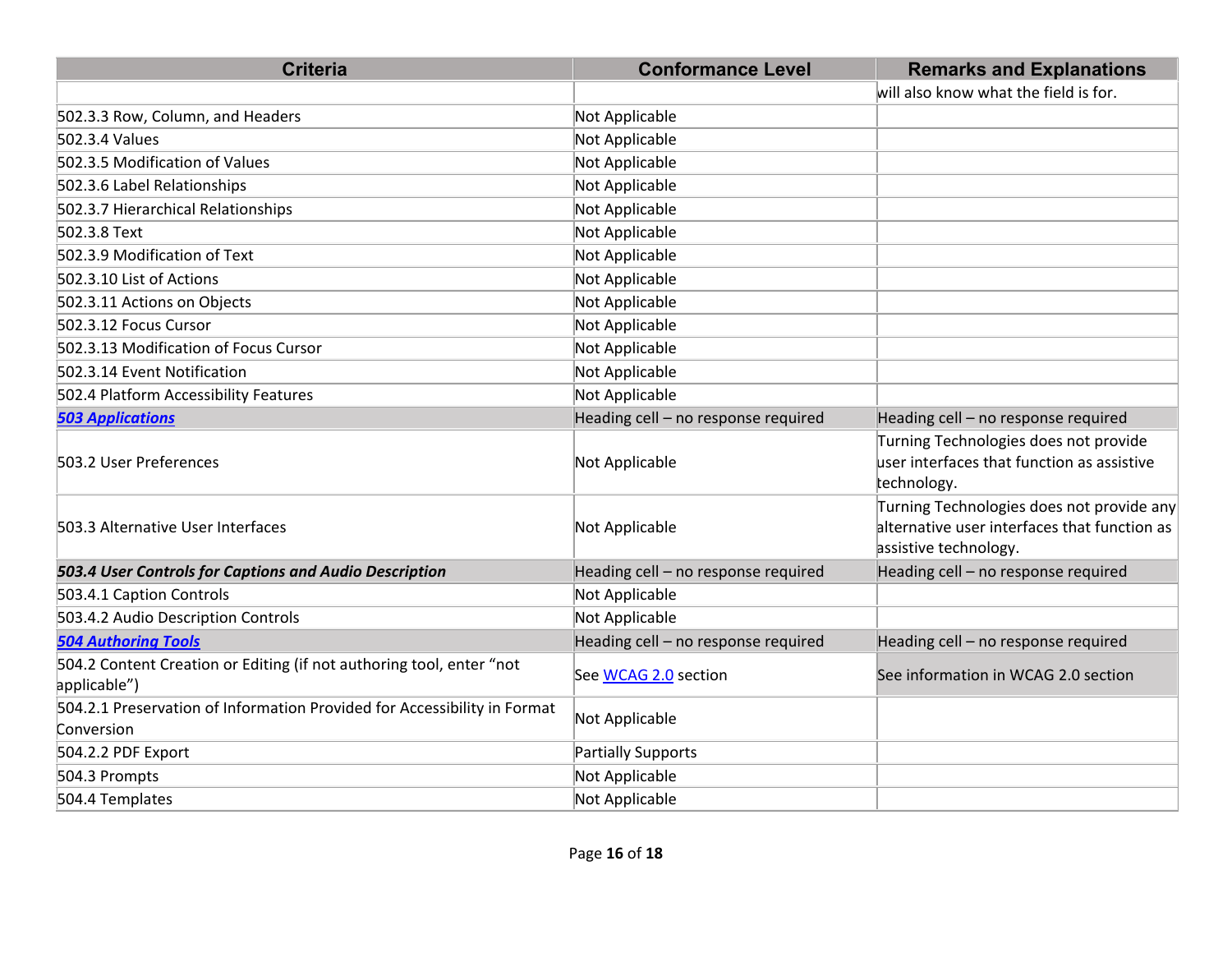### **Chapter 6: [Support Documentation and Services](https://www.access-board.gov/guidelines-and-standards/communications-and-it/about-the-ict-refresh/final-rule/text-of-the-standards-and-guidelines#601-general)**

| <b>Criteria</b>                                                  | <b>Conformance Level</b>            | <b>Remarks and Explanations</b>               |
|------------------------------------------------------------------|-------------------------------------|-----------------------------------------------|
| 601.1 Scope                                                      | Heading cell - no response required | Heading cell - no response required           |
| <b>602 Support Documentation</b>                                 | Heading cell - no response required | Heading cell - no response required           |
| 602.2 Accessibility and Compatibility Features                   | Does Not Support                    | Accessibility related documentation is        |
|                                                                  |                                     | currently not available to users.             |
| 602.3 Electronic Support Documentation                           | See WCAG 2.0 section                | See information in WCAG 2.0 section           |
| 602.4 Alternate Formats for Non-Electronic Support Documentation | Does Not Support                    | Accessibility related documentation is        |
|                                                                  |                                     | currently not available to users.             |
| <b>603 Support Services</b>                                      | Heading cell - no response required | Heading cell - no response required           |
| 603.2 Information on Accessibility and Compatibility Features    |                                     | VPAT for products is publicly available on    |
|                                                                  | <b>Partially Supports</b>           | Turning Technologies official website         |
|                                                                  |                                     | (https://www.turning.com/accessibility)       |
| 603.3 Accommodation of Communication Needs                       | Supports                            | Turning Technologies support can be reached   |
|                                                                  |                                     | via telephone (1-866-756-3015), email         |
|                                                                  |                                     | (support@turningtechnologies.com), or         |
|                                                                  |                                     | through the teams support ticket system       |
|                                                                  |                                     | (turning.force.com/support/s/contactsupport). |